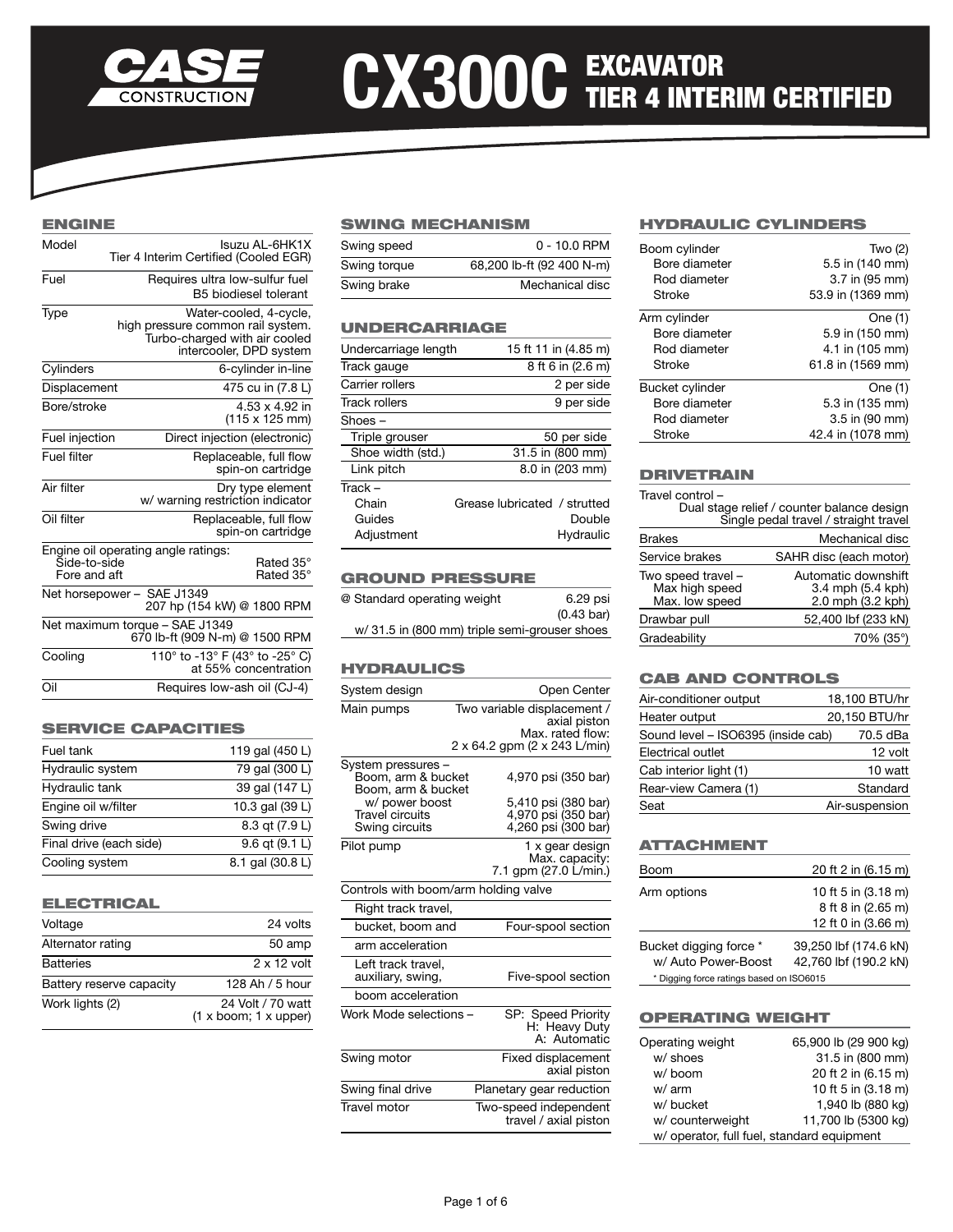#### LIFT CAPACITIES

| Load<br>(Lift                 | 5ft                         | (1.5 m)                     |                             | 10 ft<br>(3 <sub>m</sub> )  |                             | 15 ft<br>(4.5 m)                   | 20 ft<br>(6 <sub>m</sub> )  |                                   |                                   | 25 ft<br>(7.5 m)                  | 30 ft<br>(9 <sub>m</sub> )        |                                  |                                | <b>MAXIMUM REACH</b>                |                           |
|-------------------------------|-----------------------------|-----------------------------|-----------------------------|-----------------------------|-----------------------------|------------------------------------|-----------------------------|-----------------------------------|-----------------------------------|-----------------------------------|-----------------------------------|----------------------------------|--------------------------------|-------------------------------------|---------------------------|
| Point)<br><b>Height</b>       | <b>END</b>                  | <b>SIDE</b>                 | <b>END</b>                  | <b>SIDE</b>                 | <b>END</b>                  | <b>SIDE</b>                        | <b>END</b>                  | <b>SIDE</b>                       | <b>END</b>                        | <b>SIDE</b>                       | <b>END</b>                        | <b>SIDE</b>                      | @                              | <b>END</b>                          | <b>SIDE</b>               |
| $+30$ ft<br>(9 <sub>m</sub> ) |                             |                             |                             |                             |                             |                                    |                             |                                   |                                   |                                   |                                   |                                  | $(7.41 \text{ m})$             | $(3540 \text{ kg})^*$               | (3540 kg)*                |
| $+25$ ft<br>(7.5 m)           |                             |                             |                             |                             |                             |                                    |                             |                                   | 10,950 lbs*<br>(4920 kg)*         | 10,950 lbs*<br>(4920 kg)*         |                                   |                                  | 28.33 ft<br>$(8.72 \text{ m})$ | 7.250 lbs*<br>$(3290 \text{ kg})^*$ | 7,250 lbs*<br>(3290 kg)*  |
| $+20$ ft<br>(6 <sub>m</sub> ) |                             |                             |                             |                             |                             |                                    |                             |                                   | 12,400 lbs*<br>(5790 kg)*         | 12,350 lbs<br>(5720 kg)           | 9,550 lbs*<br>(4700 kg)*          | 8,850 lbs<br>$(4140 \text{ kg})$ | 31.22 ft<br>(9.56 m)           | 7,050 lbs*<br>$(3200 \text{ kg})^*$ | 7,050 lbs*<br>(3200 kg)*  |
| $+15$ ft<br>(4.5 m)           |                             |                             |                             |                             |                             |                                    | 17,550 lbs*<br>(8090 kg)*   | 17,050 lbs<br>(7900 kg)           | 15.750 lbs*<br>(7260 kg)*         | 12,000 lbs<br>(5570 kg)           | 12.250 lbs*<br>(5780 kg)*         | 8.700 lbs<br>(4050 kg)           | 32.96 ft<br>(10.07 m)          | 7,150 lbs*<br>$(3240 \text{ kg})^*$ | 7,150 lbs*<br>(3240 kg)*  |
| $+10$ ft<br>(3 <sub>m</sub> ) |                             |                             | 39,550 lbs*<br>(18 480 kg)* | 39,550 lbs*<br>(18 480 kg)* | 27,800 lbs*<br>(12 910 kg)* | 25,850 lbs<br>(12000 kg)           | 21,100 lbs*<br>(9750 kg)*   | 16,450 lbs<br>$(7640 \text{ kg})$ | 17,450 lbs*<br>(8090 kg)*         | 11,450 lbs<br>(5330 kg)           | 13,000 lbs<br>$(6050 \text{ kg})$ | 8.400 lbs<br>(3920 kg)           | 33.77 ft<br>(10.3 m)           | 7,400 lbs*<br>(3370 kg)*            | 6,750 lbs<br>(3060 kg)    |
| $+5$ ft<br>(1.5 m)            |                             |                             | 17,100 lbs*<br>(7270 kg)*   | 17,100 lbs*<br>(7270 kg)*   | 33,500 lbs*<br>(15 540 kg)* | 24,000 lbs<br>(11150 kg)           | 24,050 lbs*<br>(11 110 kg)* | 15,500 lbs<br>(7200 kg)           | 17,050 lbs<br>(7920 kg)           | 10,950 lbs<br>(5090 kg)           | 12,700 lbs<br>(5900 kg)           | 8,150 lbs<br>(3790 kg)           | 33.73 ft<br>(10.28 m)          | 7,900 lbs*<br>(3590 kg)*            | 6,650 lbs<br>(3010 kg)    |
| Ground-<br>line               |                             |                             | 18,750 lbs*<br>(8280 kg)*   | 18,750 lbs*<br>(8280 kg)*   | 35.750 lbs*<br>(16 420 kg)* | 22,700 lbs<br>(10 550 kg)          | 23,600 lbs<br>(10990 kg)    | 14,750 lbs<br>(6850 kg)           | 16,550 lbs<br>$(7700 \text{ kg})$ | 10,550 lbs<br>(4900 kg)           | 12.450 lbs<br>(5780 kg)           | 7.900 lbs<br>(3680 kg)           | 32.91 ft<br>(10.03 m)          | 8.700 lbs*<br>(3940 kg)*            | 6,800 lbs<br>(3090 kg)    |
| -5 ft<br>$(-1.5 m)$           | 18.400 lbs*<br>(8220 kg)*   | 18,400 lbs*<br>(8220 kg)*   | 24,550 lbs*<br>(10 890 kg)* | 24.550 lbs*<br>(10 890 kg)* | 35.900 lbs*<br>(16 580 kg)* | 22.300 lbs<br>$(10370 \text{ kg})$ | 23,150 lbs<br>(10 780 kg)   | 14,350 lbs<br>$(6670 \text{ kg})$ | 16,300 lbs<br>(7570 kg)           | 10,300 lbs<br>(4780 kg)           | 12.350 lbs<br>(5730 kg)           | 7.800 lbs<br>(3630 kg)           | 31.28 ft<br>(9.54 m)           | 10.000 lbs*<br>(4520 kg)*           | 7,350 lbs<br>(3320 kg)    |
| -10 ft<br>(-3 m)              | 23,700 lbs*<br>(10 640 kg)* | 23,700 lbs*<br>(10 640 kg)* | 32,850 lbs*<br>(14 530 kg)* | 32,850 lbs*<br>(14 530 kg)* | 34,300 lbs*<br>(15 850 kg)* | 22,450 lbs*<br>$(10 440 kg)^*$     | 23,150 lbs<br>(10 780 kg)   | 14,400 lbs<br>(6690 kg)           | 16,350 lbs<br>(7590 kg)           | 10,350 lbs<br>$(4810 \text{ kg})$ |                                   |                                  | 28.7 ft<br>(8.78 m)            | 12,300 lbs*<br>(5520 kg)*           | 8,400 lbs<br>(3790 kg)    |
| -15 ft<br>(-4.5 m)            | 32,000 lbs*<br>(14 240 kg)* | 32,000 lbs*<br>(14 240 kg)* | 42.450 lbs*<br>(19 680 kg)* | 42.450 lbs*<br>(19 680 kg)* | 30,050 lbs*<br>(13 970 kg)* | 22,950 lbs<br>(10660 kg)           | 22,250 lbs*<br>(10 390 kg)* | 14,800 lbs<br>(6860 kg)           | (7530 kg)*                        | (4940 kg)                         |                                   |                                  | 24.93 ft<br>$(7.66 \text{ m})$ | 15,300 lbs*<br>(6950 kg)*           | 10,550 lbs<br>(4720 kg)   |
| -20 ft<br>(-6 m)              |                             |                             | 29,550 lbs*<br>(14 040 kg)* | 29,550 lbs*<br>(14 040 kg)* | 21.400 lbs*<br>(10 210 kg)* | 21,400 lbs*<br>(10 210 kg)*        | (6860 kg)*                  | (6860 kg)*                        |                                   |                                   |                                   |                                  | 19.39 ft<br>(6.04 m)           | 14,350 lbs*<br>(6570 kg)*           | 14,350 lbs*<br>(6570 kg)* |

**8 ft 8 in (2.65 m) Arm** *Lift capacities calculated using a 1,914 lb (868 kg) bucket, \_\_,\_\_\_ lb (\_\_\_\_ kg) counterweight.*

| Load<br>(Lift                 | 5ft<br>(1.5 m)                       |                             | 10 ft<br>(3 m)                        |                             | 15 <sub>ft</sub><br>(4.5 m) |                                    | 20 ft<br>(6 <sub>m</sub> )  |                         | 25 ft<br>(7.5 m)          |                                   | 30 ft<br>(9 <sub>m</sub> )        |                                  | <b>MAXIMUM REACH</b>           |                                     |                          |
|-------------------------------|--------------------------------------|-----------------------------|---------------------------------------|-----------------------------|-----------------------------|------------------------------------|-----------------------------|-------------------------|---------------------------|-----------------------------------|-----------------------------------|----------------------------------|--------------------------------|-------------------------------------|--------------------------|
| Point)<br><b>Height</b>       | <b>END</b>                           | <b>SIDE</b>                 | <b>END</b>                            | <b>SIDE</b>                 | <b>END</b>                  | <b>SIDE</b>                        | <b>END</b>                  | <b>SIDE</b>             | <b>END</b>                | <b>SIDE</b>                       | <b>END</b>                        | <b>SIDE</b>                      | @                              | <b>END</b>                          | <b>SIDE</b>              |
| $+25$ ft<br>(7.5 m)           |                                      |                             |                                       |                             |                             |                                    |                             |                         | 12,150 lbs*<br>(5820 kg)* | 12.150 lbs*<br>(5740 kg)*         |                                   |                                  | 26.48 ft<br>(8.16 m)           | 9,350 lbs*<br>(4210 kg)*            | 9.350 lbs*<br>(4210 kg)* |
| $+20$ ft<br>(6 <sub>m</sub> ) |                                      |                             |                                       |                             |                             |                                    | 16,900 lbs*                 | 16,900 lbs*             | 14,650 lbs*<br>(6740 kg)* | 12,150 lbs<br>(5660 kg)           | (4420 kg)*                        | $(4040 \text{ kg})$              | 29.59 ft<br>(9.06 m)           | 9.000 lbs*<br>$(4090 \text{ kg})^*$ | 8,900 lbs<br>(3990 kg)   |
| $+15$ ft<br>(4.5 m)           |                                      |                             |                                       |                             | 19,900 lbs*<br>(9480 kg)*   | 19,900 lbs*<br>(9480 kg)*          | 18,950 lbs*<br>(8730 kg)*   | 17,050 lbs<br>(7910 kg) | 16.850 lbs*<br>(7730 kg)* | 11,750 lbs<br>(5480 kg)           | 13.100 lbs<br>(6110 kg)           | 8,550 lbs<br>(3980 kg)           | 31.44 ft<br>(9.6 m)            | 9,050 lbs*<br>(4120 kg)*            | 7,800 lbs<br>(3510 kg)   |
| $+10$ ft<br>(3 <sub>m</sub> ) |                                      |                             |                                       |                             | 29,350 lbs*<br>(13 510 kg)* | 25,350 lbs<br>$(11760 \text{ kg})$ | 22.250 lbs*<br>(10 290 kg)* | 16.150 lbs<br>(7500 kg) | 17.400 lbs<br>(8090 kg)   | 11,300 lbs<br>(5250 kg)           | 12.850 lbs<br>(5990 kg)           | 8.300 lbs<br>$(3870 \text{ kg})$ | 32.28 ft<br>$(9.84 \text{ m})$ | 9.400 lbs*<br>(4270 kg)*            | 7,250 lbs<br>(3290 kg)   |
| $+5$ ft<br>(1.5 m)            |                                      |                             |                                       |                             | 34,050 lbs*<br>(15 700 kg)* | 23,500 lbs<br>(10920 kg)           | 24.150 lbs*<br>(11 220 kg)* | 15,250 lbs<br>(7090 kg) | 16,900 lbs<br>(7850 kg)   | 10.850 lbs<br>$(5040 \text{ kg})$ | 12,600 lbs<br>$(5860 \text{ kg})$ | 8.050 lbs<br>$(3760 \text{ kg})$ | 32.24 ft<br>$(9.83 \text{ m})$ | 10.000 lbs*<br>(4530 kg)*           | 7,150 lbs<br>(3230 kg)   |
| Ground-<br>line               |                                      |                             | 17.400 lbs*<br>(7610 kg)*             | 17.400 lbs*<br>(7610 kg)*   | 35.900 lbs*<br>(16 540 kg)* | 22,500 lbs<br>(10 460 kg)          | 23,500 lbs<br>(10930 kg)    | 14,650 lbs<br>(6800 kg) | 16.500 lbs<br>(7670 kg)   | 10,500 lbs<br>(4870 kg)           | 12,400 lbs<br>$(5770 \text{ kg})$ | 7,900 lbs<br>$(3670 \text{ kg})$ | 31.39 ft<br>(9.57 m)           | 10.950 lbs*<br>(4960 kg)*           | 7,350 lbs<br>(3330 kg)   |
| -5 ft<br>$(-1.5 m)$           | 19.200 lbs*<br>$(8550 \text{ kg})^*$ | 19,200 lbs*<br>(8550 kg)*   | 25,150 lbs*<br>$(11160 \text{ kg})^*$ | 25.150 lbs*<br>(11 160 kg)* | 35,650 lbs*<br>(16 440 kg)* | 22,400 lbs<br>(10 420 kg)          | 23,150 lbs<br>$(10780$ kg)  | 14,400 lbs<br>(6680 kg) | 16,300 lbs<br>(7580 kg)   | 10,300 lbs<br>(4790 kg)           | $(5760 \text{ kg})$               | $(3670 \text{ kg})$              | 29.67 ft<br>(9.05 m)           | 12,600 lbs*<br>(5700 kg)*           | 8,000 lbs<br>(3620 kg)   |
| -10 ft<br>(-3 m)              | 26,200 lbs*<br>(11 730 kg)*          | 26,200 lbs*<br>(11 730 kg)* | 35.700 lbs*<br>(15 780 kg)*           | 35.700 lbs*<br>(15 780 kg)* | 33,150 lbs*<br>(15 330 kg)* | 22,650 lbs<br>(10 530 kg)          | 23,300 lbs<br>(10 830 kg)   | 14,550 lbs<br>(6750 kg) | 16.500 lbs*<br>(7660 kg)* | 10,550 lbs<br>(4880 kg)           |                                   |                                  | 26.94 ft<br>(8.24 m)           | 14,650 lbs<br>$(6610 \text{ kg})$   | 9,350 lbs<br>(4210 kg)   |
| -15 ft<br>$(-4.5 m)$          |                                      |                             | 38,050 lbs*<br>(17 690 kg)*           | 38.050 lbs'<br>(17 690 kg)* | 27.750 lbs*<br>(12 930 kg)* | 23,250 lbs<br>(10 800 kg)          | 20,350 lbs*<br>(9580 kg)*   | 15,100 lbs<br>(6990 kg) |                           |                                   |                                   |                                  | 22.9 ft<br>(7.05 m)            | 15.400 lbs*<br>(7010 kg)*           | 12,150 lbs<br>(5420 kg)  |

# **12 ft 0 in (3.66 m) Arm** *Lift capacities calculated using a 1,741 lb (780 kg) bucket, \_\_,\_\_\_ lb (\_\_\_\_ kg) counterweight.*

| Load<br>(Lift                 |                           | 5 ft<br>(1.5 m)                                                            | 10 ft                                | (3 <sub>m</sub> )                                                           | 15 ft<br>(4.5 m)                                                      |                                                           | <b>20ft</b><br>(6 <sub>m</sub> ) |                                   |                           | 25 <sub>ft</sub><br>(7.5 m)       | 30 ft<br>(9 <sub>m</sub> )        |                                  | 35 ft<br>(10.5 m)        |                                  |                                 | <b>MAXIMUM REACH</b>      |                                     |
|-------------------------------|---------------------------|----------------------------------------------------------------------------|--------------------------------------|-----------------------------------------------------------------------------|-----------------------------------------------------------------------|-----------------------------------------------------------|----------------------------------|-----------------------------------|---------------------------|-----------------------------------|-----------------------------------|----------------------------------|--------------------------|----------------------------------|---------------------------------|---------------------------|-------------------------------------|
| Point)<br>Height              | <b>END</b>                | <b>SIDE</b>                                                                | END                                  | <b>SIDE</b>                                                                 | <b>END</b>                                                            | <b>SIDE</b>                                               | <b>END</b>                       | <b>SIDE</b>                       | <b>END</b>                | <b>SIDE</b>                       | <b>END</b>                        | <b>SIDE</b>                      | <b>END</b>               | <b>SIDE</b>                      | @                               | END                       | SIDE                                |
| $+30$ ft<br>(9 <sub>m</sub> ) |                           |                                                                            |                                      |                                                                             |                                                                       |                                                           |                                  |                                   |                           |                                   |                                   |                                  |                          |                                  | 26.11 ft<br>(8.1 m)             | 6,600 lbs*<br>(2950 kg)*  | 6.600 lbs*<br>(2950 kg)*            |
| $+25$ ft<br>(7.5 m)           |                           |                                                                            |                                      |                                                                             |                                                                       |                                                           |                                  |                                   | 9,400 lbs*<br>(4380 kg)*  | 9,400 lbs*<br>(4380 kg)*          | 6,550 lbs*<br>(3480 kg)*          | 6,550 lbs*<br>(3480 kg)*         |                          |                                  | 30.26 ft<br>(9.3 m)             | 6.050 lbs*<br>(2740 kg)*  | 6.050 lbs*<br>(2740 kg)*            |
| $+20$ ft<br>(6 <sub>m</sub> ) |                           |                                                                            |                                      |                                                                             |                                                                       |                                                           |                                  |                                   | 11.550 lbs*<br>(5420 kg)* | 11.550 lbs*<br>(5420 kg)*         | 9.550 lbs*<br>(4500 kg)*          | 8.950 lbs<br>(4190 kg)           |                          |                                  | 32.95 ft<br>(10.09 m)           | 5.850 lbs*<br>(2660 kg)*  | 5.850 lbs*<br>$(2660 \text{ kg})^*$ |
| $+15$ ft<br>(4.5 m)           |                           |                                                                            |                                      |                                                                             |                                                                       |                                                           |                                  |                                   | 14,150 lbs*<br>(6600 kg)* | 12,100 lbs<br>(5620 kg)           | 11,250 lbs*<br>(5230 kg)*         | 8,750 lbs<br>$(4080 \text{ kg})$ | (2920 kg)*               | (2920 kg)*                       | 34.6 ft<br>$(10.56)$ m)         | 5,900 lbs*<br>(2680 kg)*  | 5.900 lbs*<br>(2680 kg)*            |
| $+10$ ft<br>(3 <sub>m</sub> ) |                           |                                                                            | 20.550 lbs*<br>(10 710 kg)*          | 20,550 lbs* 25,500 lbs*                                                     | (10 710 kg)* (11 840 kg)* (11 840 kg)*                                | 25,500 lbs*                                               | 19,850 lbs*<br>(9170 kg)*        | 16,650 lbs<br>(7740 kg)           | 16,600 lbs*<br>(7690 kg)* | 11,550 lbs<br>$(5370 \text{ kg})$ | 13,000 lbs<br>$(6050 \text{ kg})$ | 8,450 lbs<br>$(3930 \text{ kg})$ | 7,100 lbs*<br>(3810 kg)* | 6,300 lbs<br>$(2950 \text{ kg})$ | 35.36 ft<br>(10.78 m)           | 6,100 lbs*<br>(2770 kg)*  | 6,100 lbs*<br>(2770 kg)*            |
| +5 ft<br>(1.5 m)              |                           |                                                                            | 22,800 lbs*<br>(9640 kg)*            | 22,800 lbs* 31,700 lbs*<br>(9640 kg)*                                       | (14 700 kg)*                                                          | 24,400 lbs 23,000 lbs*<br>(11 320 kg) (10 630 kg)*        |                                  | 15,600 lbs<br>$(7250 \text{ kg})$ | 17,100 lbs<br>(7940 kg)   | 11,000 lbs<br>$(5110 \text{ kg})$ | 12,650 lbs<br>(5900 kg)           | 8,100 lbs<br>$(3780 \text{ kg})$ | 7,500 lbs*<br>(4060 kg)* | 6,150 lbs<br>$(2880 \text{ kg})$ | 35.32 ft<br>$(10.77 \text{ m})$ | 6.500 lbs*<br>(2940 kg)*  | 6,050 lbs<br>$(2740 \text{ kg})$    |
| Groundlinel                   | 8,050 lbs*<br>(3610 kg)*  | 8,050 lbs*<br>$(3610 \text{ kg})^*$                                        | 19,000 lbs*<br>$(8360 \text{ kg})^*$ | $(8360 \text{ kg})^*$                                                       | 19,000 lbs* 35,250 lbs*<br>(16 190 kg)*                               | 22,800 lbs 23,650 lbs<br>$(10 590 kg)$ (11 010 kg)        |                                  | 14.750 lbs<br>$(6860 \text{ kg})$ | 16.550 lbs<br>(7690 kg)   | 10.500 lbs<br>$(4880 \text{ kg})$ | 12,350 lbs<br>$(5750 \text{ kg})$ | 7,850 lbs<br>$(3650 \text{ kg})$ | (3380 kg)*               | (2820 kg)                        | 34.55 ft<br>$(10.53 \text{ m})$ | 7.100 lbs*<br>(3210 kg)*  | 6.200 lbs<br>$(2800 \text{ kg})$    |
| -5 ft<br>(-1.5 m)             | 16,000 lbs*<br>(7180 kg)* | 16,000 lbs*<br>(7180 kg)*                                                  | 23.150 lbs*                          | 23,150 lbs* 35,800 lbs*<br>(10 270 kg)* (10 270 kg)* (16 530 kg)*           |                                                                       | 22.100 lbs  <br>(10 280 kg) (10 730 kg)                   | 23,050 lbs                       | 14,250 lbs<br>(6610 kg)           | 16,150 lbs<br>(7520 kg)   | 10,150 lbs<br>(4720 kg)           | 12,200 lbs<br>(5670 kg)           | 7,650 lbs<br>(3570 kg)           |                          |                                  | 32.98 ft<br>(10.06 m)           | 8.100 lbs*<br>(3650 kg)*  | 6,600 lbs<br>(3000 kg)              |
| -10 ft<br>$(-3m)$             | 21,200 lbs*<br>(9510 kg)* | 21,200 lbs*<br>(9510 kg)*                                                  | 30,000 lbs*                          | 30,000 lbs* 34,850 lbs*<br>$(13280 \text{ kg})^*$ (13 280 kg)* (16 090 kg)* |                                                                       | 22,150 lbs 22,950 lbs<br>$(10290 \text{ kg})$ (10 680 kg) |                                  | 14,200 lbs<br>(6580 kg)           | 16,150 lbs<br>(7500 kg)   | 10,150 lbs<br>$(4710 \text{ kg})$ | 12,200 lbs<br>(5700 kg)           | 7,750 lbs<br>(3600 kg)           |                          |                                  | 30.55 ft<br>$(9.34 \text{ m})$  | 9.700 lbs*<br>(4380 kg)*  | 7,500 lbs<br>(3380 kg)              |
| -15 ft<br>(-4.5 m)            | 28.250 lbs*               | $(12580 \text{ kg})^*$ (12 580 kg)* (18 560 kg)* (18 560 kg)* (14 640 kg)* |                                      | 28.250 lbs*   41.200 lbs*   41.200 lbs*   31.550 lbs*                       |                                                                       | 22,500 lbs<br>(10 460 kg) (10 680 kg)                     | 22.950 lbs                       | 14,450 lbs<br>$(6710 \text{ kg})$ | 16,300 lbs<br>(7570 kg)   | 10,500 lbs<br>$(4860 \text{ kg})$ |                                   |                                  |                          |                                  | 27.04 ft<br>(8.3 m)             | 12.800 lbs*<br>(5720 kg)* | 9,150 lbs<br>(4100 kg)              |
| -20 ft<br>$(-6m)$             |                           |                                                                            |                                      | 34,600 lbs*   34,600 lbs*   24,650 lbs*                                     | (16 290 kg)*   (16 290 kg)*   (11 620 kg)*   (10 640 kg)   (8370 kg)* | 22.850 lbs 17.450 lbs*                                    |                                  | 14,850 lbs<br>(6910 kg)           |                           |                                   |                                   |                                  |                          |                                  | 22 ft<br>(6.82 m)               | 14.100 lbs*<br>(6420 kg)* | 12.750 lbs<br>(5630 kg)             |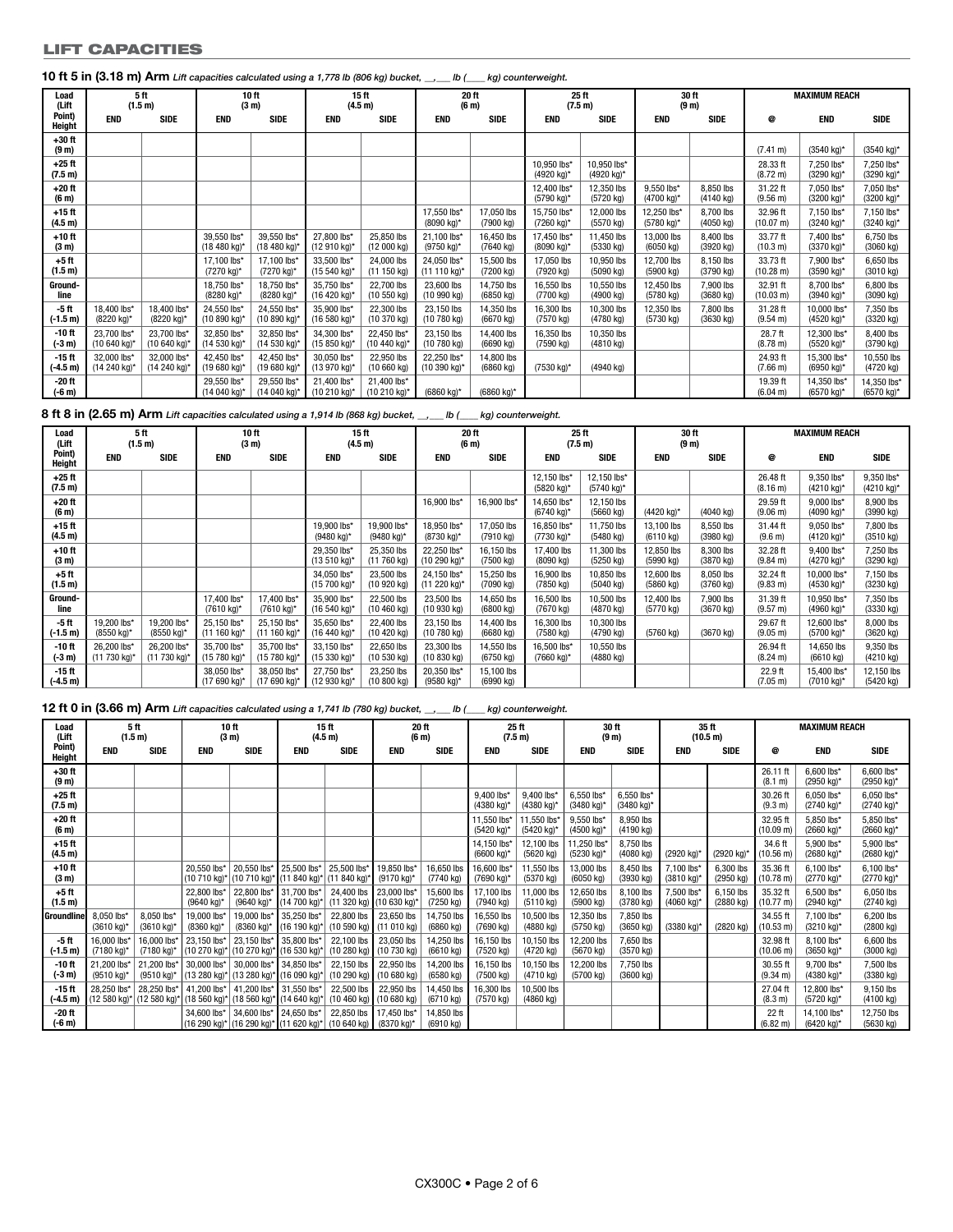

# DIMENSIONS

|    |                                               | 10 ft 5 in (3.18 m) arm | 8 ft 8 in (2.65 m) arm | 12 ft 0 in (3.66 m) arm |
|----|-----------------------------------------------|-------------------------|------------------------|-------------------------|
| А. | Overall height (w/ attachment)                | 10 ft 8 in (3.26 m)     | 10 ft 11 in (3.34 m)   | 11 ft 4 in (3.46 m)     |
| В. | Cab height                                    | 10 ft 1 in (3.08 m)     | 10 ft 1 in (3.08 m)    | 10 ft 1 in (3.08 m)     |
| C. | Overall length (w/ attachment)                | 34 ft 4 in (10.45 m)    | 34 ft 5 in (10.48 m)   | 34 ft 4 in (10.47 m)    |
| D. | Overall length (w/o attachment)               | 18 ft 4 in (5.58 m)     | 18 ft 4 in (5.58 m)    | 18 ft 4 in (5.58 m)     |
| Е. | Width of upperstructure                       | 9 ft 6 in (2.89 m)      | 9 ft 6 in (2.89 m)     | 9 ft 6 in (2.89 m)      |
|    | Width of upperstructure with catwalks         | <b>NA</b>               | <b>NA</b>              | NA                      |
| F. | Track overall length                          | 15 ft 11 in (4.85 m)    | 15 ft 11 in (4.85 m)   | 15 ft 11 in (4.85 m)    |
| G. | Track overall width w/ 31.5 in (800 mm) shoes | 11 ft 2 in (3.40 m)     | 11 ft 2 in (3.40 m)    | 11 ft 2 in (3.40 m)     |
| н. | Track shoe width                              | 31.5 in (800 mm)        | 31.5 in (800 mm)       | 31.5 in (800 mm)        |
| J. | Center to center (idler to sprocket)          | 13 ft 1 in (3.98 m)     | 13 ft 1 in (3.98 m)    | 13 ft 1 in (3.98 m)     |
| Κ. | Upperstructure ground clearance               | 3 ft 10 in (1.18 m)     | 3 ft 10 in (1.18 m)    | 3 ft 10 in (1.18 m)     |
|    | Minimum ground clearance                      | 19 in (0.48 m)          | 19 in (0.48 m)         | 19 in (0.48 m)          |
| М. | Rear tail swing radius                        | 10 ft 4 in (3.16 m)     | 10 ft 4 in (3.16 m)    | 10 ft 4 in (3.16 m)     |
|    | Operating weight *                            | 65,900 lb (29 900 kg)   | 65,900 lb (29 900 kg)  | 65,900 lb (29 900 kg)   |
|    | Ground pressure                               | 6.29 psi (0.43 bar)     | 6.29 psi (0.43 bar)    | 6.29 psi (0.43 bar)     |

\* Machine equipped with 20 ft. 2 in. (6.15) boom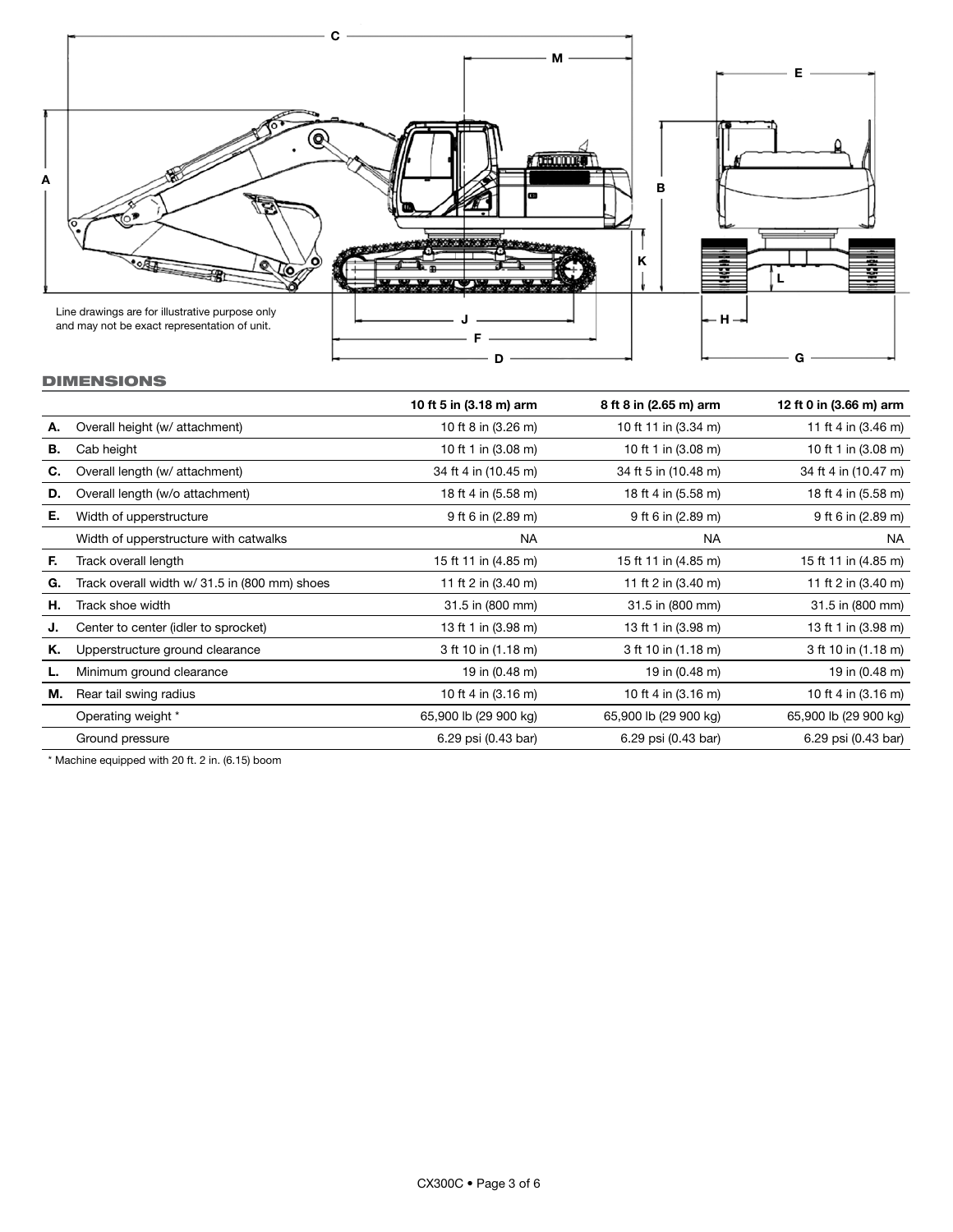

# PERFORMANCE SPECS

|    |                                        | 10 ft 5 in (3.18 m) arm | 8 ft 8 in (2.65 m) arm | 12 ft 0 in (3.66 m) arm |
|----|----------------------------------------|-------------------------|------------------------|-------------------------|
| А. | Maximum dig radius                     | 35 ft 0 in (10.67 m)    | 33 ft 6 in (10.22 m)   | 36 ft 7 in (11.16 m)    |
| В. | Maximum dig radius at groundline       | 36 ft 0 in (10.98 m)    | 34 ft 4 in (10.47 m)   | 38 ft 5 in (11.72 m)    |
| C. | Maximum dig depth                      | 23 ft 4 in (7.1 m)      | 21 ft 6 in (6.57 m)    | 24 ft 10 in (7.58 m)    |
| D. | Dig depth - 8 ft (2.44 m) level bottom | 22 ft 9 in (6.94 m)     | 21 ft 0 in (6.39 m)    | 24 ft 5 in (7.44 m)     |
| Е. | Dump height                            | 23 ft 3 in (7.09 m)     | 22 ft 9 in (6.94 m)    | 24 ft 3 in (7.39 m)     |
| Е. | Maximum reach height                   | 33 ft 7 in (10.60 m)    | 32 ft 5 in (9.93 m)    | 34 ft 1 in (10.39 m)    |
| G. | <b>Bucket rotation</b>                 | $173^\circ$             | $173^\circ$            | $173^\circ$             |
| н. | Maximum vertical wall dig depth        | 20 ft 0 in (6.12 m)     | 18 ft 10 in (5.70 m)   | 22 ft 1 in (6.72 m)     |
| J. | Minimum swing radius                   | 12 ft 11 in (3.92 m)    | 13 ft 1 in (4.0 m)     | 13 ft 1 in (4.0 m)      |
|    | Arm digging force:                     |                         |                        |                         |
|    | Standard                               | 27,340 lbf (121.6 kN)   | 31,520 lbf (140.2 kN)  | 24,680 lbf (109.8 kN)   |
|    | Power Boost                            | 29,760 lbf (132.4 kN)   | 34,400 lbf (153.0 kN)  | 26,680 lbf (118.7 kN)   |
|    | Bucket digging force:                  |                         |                        |                         |
|    | Standard                               | 39,250 lbf (174.6 kN)   | 39,250 lbf (174.6 kN)  | 39,250 lbf (174.6 kN)   |
|    | Power Boost                            | 42,760 lbf (190.2 kN)   | 42,760 lbf (190.2 kN)  | 42,760 lbf (190.2 kN)   |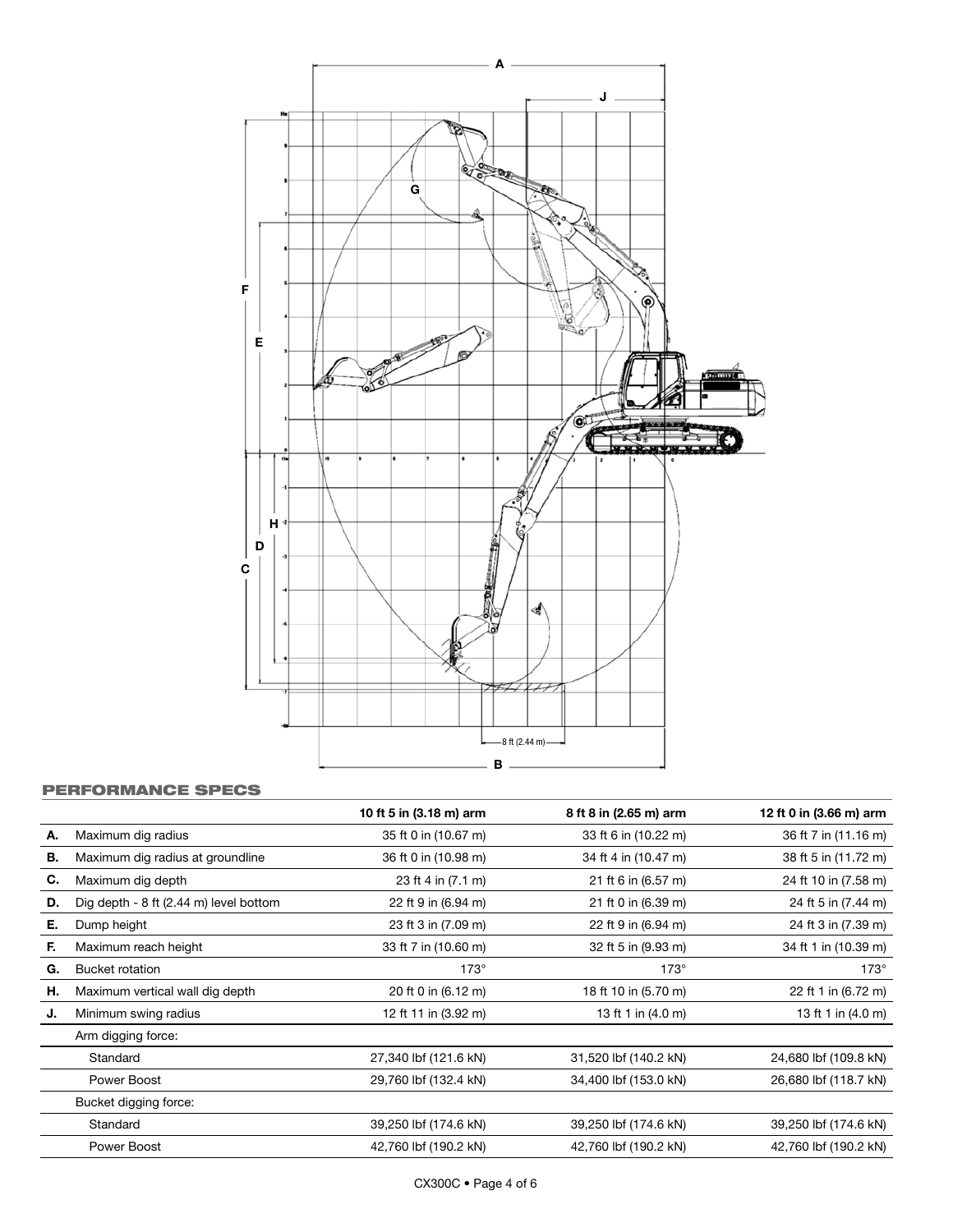#### STANDARD EQUIPMENT

#### **ENGINE**

Isuzu six-cylinder turbo-charged diesel Tier 4 Interim Certified (CEGR) Electronic fuel injection High pressure common rail system Diesel Particulate Defuser System (DPD) Neutral safety start Auto-engine warm up Glow-plug pre-heat FEA (Fuel Economy System) EPF (Engine Protection Feature) Dual-stage fuel filtration Dual element air filter Remote oil filter Green plug oil drain 500-hour engine oil change interval 24-volt system Requires CJ-4 engine oil Requires Ultra-low sulfur fuel

## **FUEL ECONOMY SYSTEMS**

Engine Idle / Fuel Economy System: Auto-idle One-touch idle Idle shut-down BEC - boom economy control AEC - auto economy control SWC - swing relief control SSC - spool stroke control

#### **HYDRAULICS**

Auto power boost Auto swing priority Auto travel speed change Selectable work modes ISO pattern controls

# OPTIONAL EQUIPMENT

# **HYDRAULICS**

Auxiliary Hydraulics – Single acting / joystick activated Double acting / joystick activated Multi-function w/pressure control / joystick activated (five programmable pre-sets on monitor) Secondary low-flow / joystick activated

## **ATTACHMENT**

Arm - 8 ft 8 in (2.65 m) Arm - 12 ft 0 in (3.66 m) Coupler / Case multi-pin grabber Buckets: Heavy duty / Extreme duty Load holding control Free swing (order kit through Service Parts) Hose Burst Check Valve (HBCV)

# **HYDRAULICS (continued)**

Pre-set auxiliary pump settings Auxiliary valve Auxiliary pipe brackets 5,000 hour hydraulic oil change interval 1,000 hour hydraulic filter change interval Hydraulic track adjustment SAHR brake

# **UPPERSTRUCTURE**

Right and left side mirrors Isolation mounted cab (fluid and spring) Common key vandal locks Upper mounted work light (70 watt) Swivel guard belly pan

#### **ATTACHMENT**

Boom – 20 ft 2 in (6.15 m) Arm – 10 ft 5 in (3.18 m) Heavy-duty bucket linkage Boom mounted work light (70 watt) Auxiliary pipe brackets Centralized grease fittings Attachment cushion valve Arm and boom regeneration

# **OPERATOR STATION**

ROPS protection FOPS cab top guard (Level 1) Pressurized cab One-touch lock front window AC/heat/defrost w/ auto climate control Color monitor – 7 in (180 mm) Interior dome light

#### **OPERATOR STATION (continued)**

Air-suspension seat (cloth) Seat-belt Adiustable armrests Tilting consoles - 4-position Low-effort joystick controls Sliding cockpit – 7 in (180 mm) Controls pre-wired for auxiliary Single pedal travel Straight travel AM/FM radio w/ antenna and 2 speakers Aux-in port for personal electronics Rear-view camera Anti-theft system (start code system) Rubber floormat 12-volt electric socket 24-volt cigarette lighter External rear view mirrors Windshield wiper / washer Clear (polycarbonate) roof window w/ sunshade Cup holder Storage compartments Warm / cool storage compartment On-board diagnostic system Travel alarm with cancel switch One key start & lock-up

#### **UNDERCARRIAGE**

31.5 in (800 mm) steel shoes, triple semi-grouser Full overlap turntable bearing tub Single track chain guides Hydraulic track adjustment X-pattern carbody

#### **OPERATOR STATION**

Control pattern selector FOPS cab top guard (Level 2) Front grill guard - 2 x 2 in (50.8 x 50.8 mm) screen mesh Front rock guard - vertical bars (two piece) / OPG 1 Front rock guard - vertical bars (one piece) / OPG 2 Vandal guard Rain deflector Sun visor Side-view camera

## **UPPERSTRUCTURE**

Refueling pump Rubber bumper guard (order through Service Parts)

#### **UNDERCARRIAGE**

23.6 in (600 mm) steel shoes, triple semi-grouser 27.6 in (700 mm) steel shoes, triple semi-grouser Track guides - triple

|--|--|--|

| Application     | Width                           | <b>SAE Heaped Capacity</b>                                                                 |
|-----------------|---------------------------------|--------------------------------------------------------------------------------------------|
| General purpose | 30 in to 60 in (0.76 to 1.52 m) | 1.26 yd <sup>3</sup> to 2.93 yd <sup>3</sup> (0.96 m <sup>3</sup> to 2.24 m <sup>3</sup> ) |
| Heavy-duty      | 30 in to 54 in (0.76 to 1.37 m) | 1.22 yd <sup>3</sup> to 2.53 yd <sup>3</sup> (0.93 m <sup>3</sup> to 1.93 m <sup>3</sup> ) |
| Extreme-duty    | 30 in to 48 in (0.76 to 1.22 m) | 1.12 yd <sup>3</sup> to 2.04 yd <sup>3</sup> (0.86 m <sup>3</sup> to 1.56 m <sup>3</sup> ) |
| <b>Ditching</b> | 72 in (1.83 m)                  | $2.20 \text{ yd}^3 \,(1.68 \text{ m}^3)$                                                   |